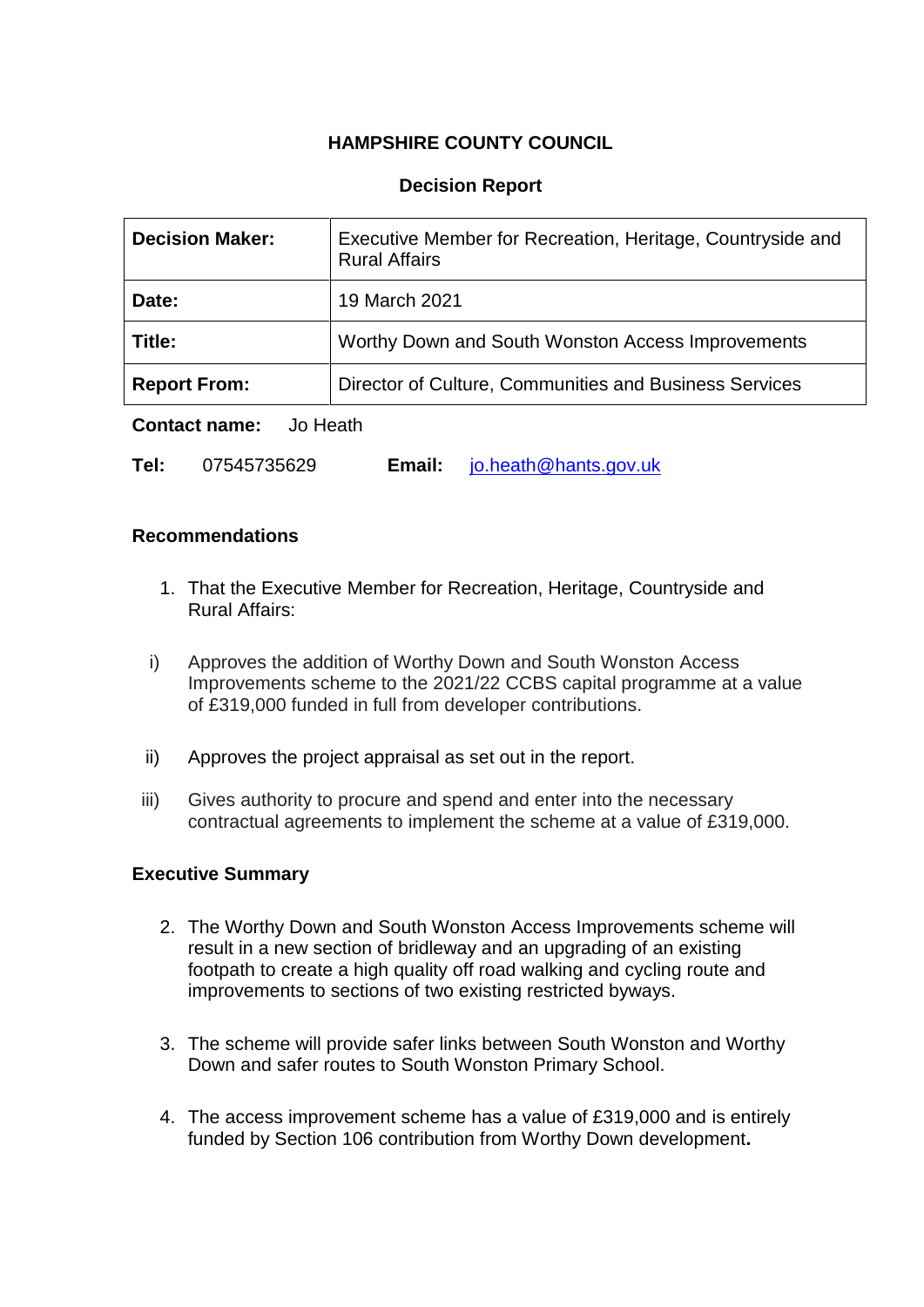# **Project Scope**

- 5. An additional 955m section of Bridleway will be added to the Public Rights of Way Network through a dedication between Restricted Byway 703 and Byway Open to All Traffic 12.
- 6. The legal and physical upgrade of Headbourne Worthy Footpath 2 will allow public cycle access providing 3,000 residents of South Wonston and Worthy Down with 2.6km of good quality off road walk and cycling route.
- 7. There is currently no ability to legally show the cycle use on the Definitive Map, however we will be asking OS to show it as traffic-free cycle route on OS Explorer and Landranger maps and it will be signed for cycling and walking use on site.
- 8. The scheme will include wildflower planting and the creation by the landowner of a pond overlooked by a publicly accessible bird hide.
- 9. This route meet needs specifically identified in Winchester City Council's Cycling Strategy (2012 – actions WC47 and KW01) and responds to local requests for off road cycle access towards Winchester and improved walking and cycling routes to South Wonston Primary School.
- 10.South Wonston Restricted Byways 730 and 703 will be resurfaced to provide level and improved access to South Wonston Primary School facilitating a Park and Stride initiative. Appendix 1 – map illustrates the routes for improvement.

## **Other Considerations**

- 11.This access improvement scheme meets the conditions of the Section 106 agreement and policies in the Local Transport Plan 2011-2013 to "to *invest in sustainable transport measures, including walking and cycling infrastructure... to provide a healthy alternative to the car for local short journeys to work, local services and schools"* and the Countryside Access Plan 2015 – 2025 objective *'to focus existing and future resources on those routes which provide the most benefit to residents, visitors and the local economy"*
- 12.This project is being delivered by the Countryside Service in partnership with Environment Transport and Economy Transport strategic transport team.

#### **Finance**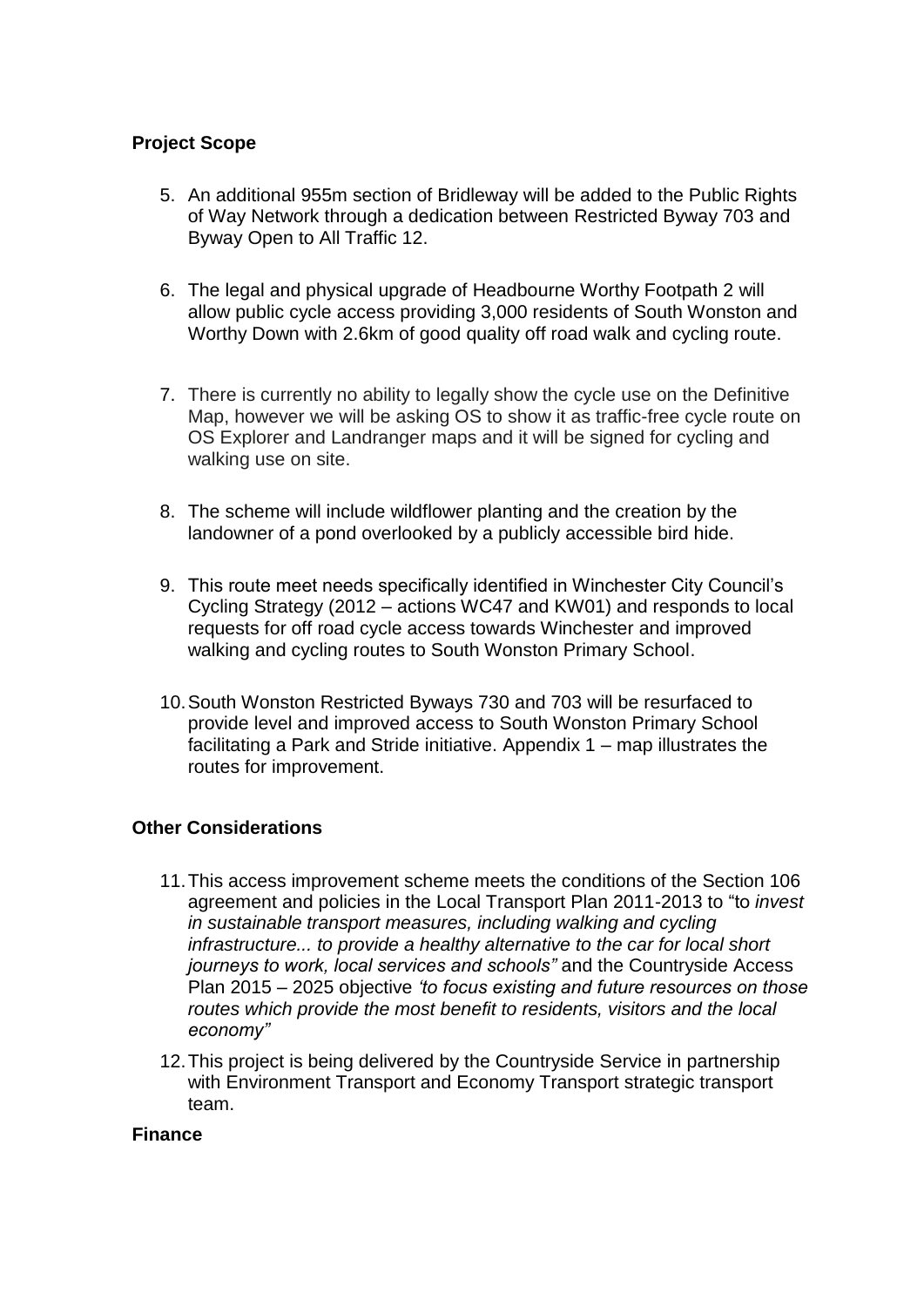- 13. The total budget for the scheme is £319,000 funded entirely through Section 106 contributions from the Worthy Down development.
- 14. The budget includes £270,000 for capital works and £49,000 for delivery and legal fees.

## **Consultation**

- 15.Local members have been consulted and are in support of the access improvement scheme.
- 16.The scheme was consulted on by local community, stakeholders and landowners at events organised by ETE in 2016 and subsequently with South Wonston Parish Council, landowners, local user groups and local councillors and is supported.
- 17.Hampshire Countryside Access Forum walking, cycling and equestrian representatives have also been consulted.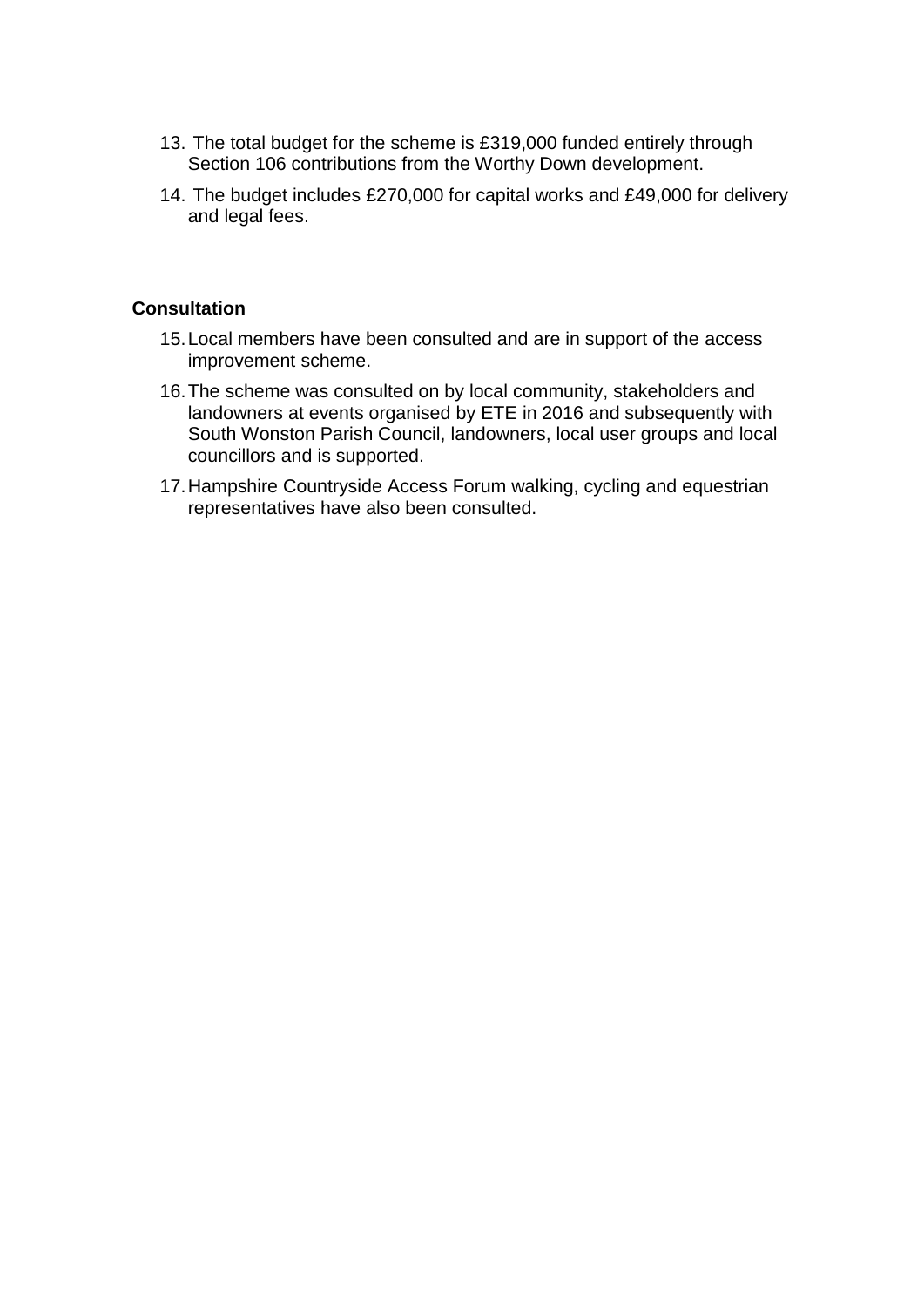## **CORPORATE OR LEGAL INFORMATION:**

# **Links to the Strategic Plan**

| Hampshire maintains strong and sustainable economic<br>growth and prosperity: |     |
|-------------------------------------------------------------------------------|-----|
| People in Hampshire live safe, healthy, and independent                       | yes |
| lives:                                                                        |     |
| People in Hampshire enjoy a rich and diverse                                  | yes |
| environment:                                                                  |     |
| People in Hampshire enjoy being part of strong,                               |     |
| inclusive communities:                                                        |     |

#### **Other Significant Links**

| <b>Links to previous Member decisions:</b>                    |      |  |  |  |
|---------------------------------------------------------------|------|--|--|--|
| <u>Title</u>                                                  | Date |  |  |  |
| Direct links to specific legislation or Government Directives |      |  |  |  |
| Title                                                         | Date |  |  |  |

## **Section 100 D - Local Government Act 1972 - background documents**

**The following documents discuss facts or matters on which this report, or an important part of it, is based and have been relied upon to a material extent in the preparation of this report. (NB: the list excludes published works and any documents which disclose exempt or confidential information as defined in the Act.)**

| Document |  |
|----------|--|
|          |  |

Location

None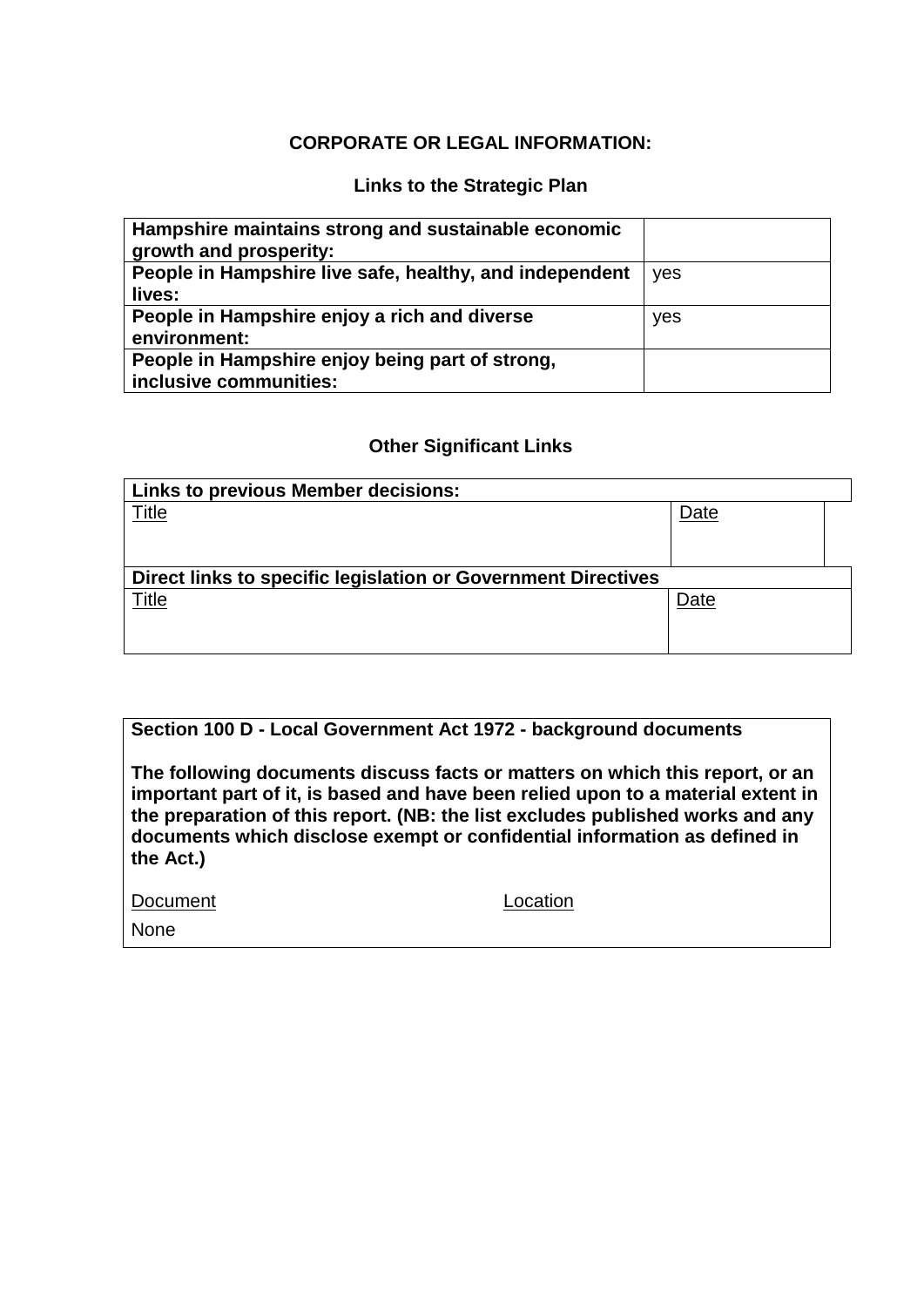# **EQUALITIES IMPACT ASSESSMENT:**

#### **1. Equality Duty**

The County Council has a duty under Section 149 of the Equality Act 2010 ('the Act') to have due regard in the exercise of its functions to the need to:

- Eliminate discrimination, harassment and victimisation and any other conduct prohibited by or under the Act with regard to the protected characteristics as set out in section 4 of the Act (age, disability, gender reassignment, marriage and civil partnership, pregnancy and maternity, race, religion or belief, sex, and sexual orientation).
- Advance equality of opportunity between persons who share a relevant protected characteristic within section 149(7) of the Act (age, disability, gender reassignment, pregnancy and maternity, race, religion or belief, sex, and sexual orientation) and those who do not share it.
- Foster good relations between persons who share a relevant protected characteristic within section 149(7) of the Act (see above) and persons who do not share it.

Due regard in this context involves having due regard to:

- The need to remove or minimize disadvantages suffered by persons sharing a relevant protected characteristic that are connected to that characteristic.
- Take steps to meet the needs of persons sharing a relevant protected characteristic that are different from the needs of persons who do not share it.
- Encourage persons sharing a relevant protected characteristic to participate in public life or in any other activity in which participation by such persons is disproportionally low

#### **Equalities Impact Assessment:**

EIA Reference number: EIA310179072.

The proposed changes are neutral for many of the protected characteristics with a positive impact on rurality, disability and poverty as free access is improved to provide level route for walkers and cyclists and those who are mobility impaired.